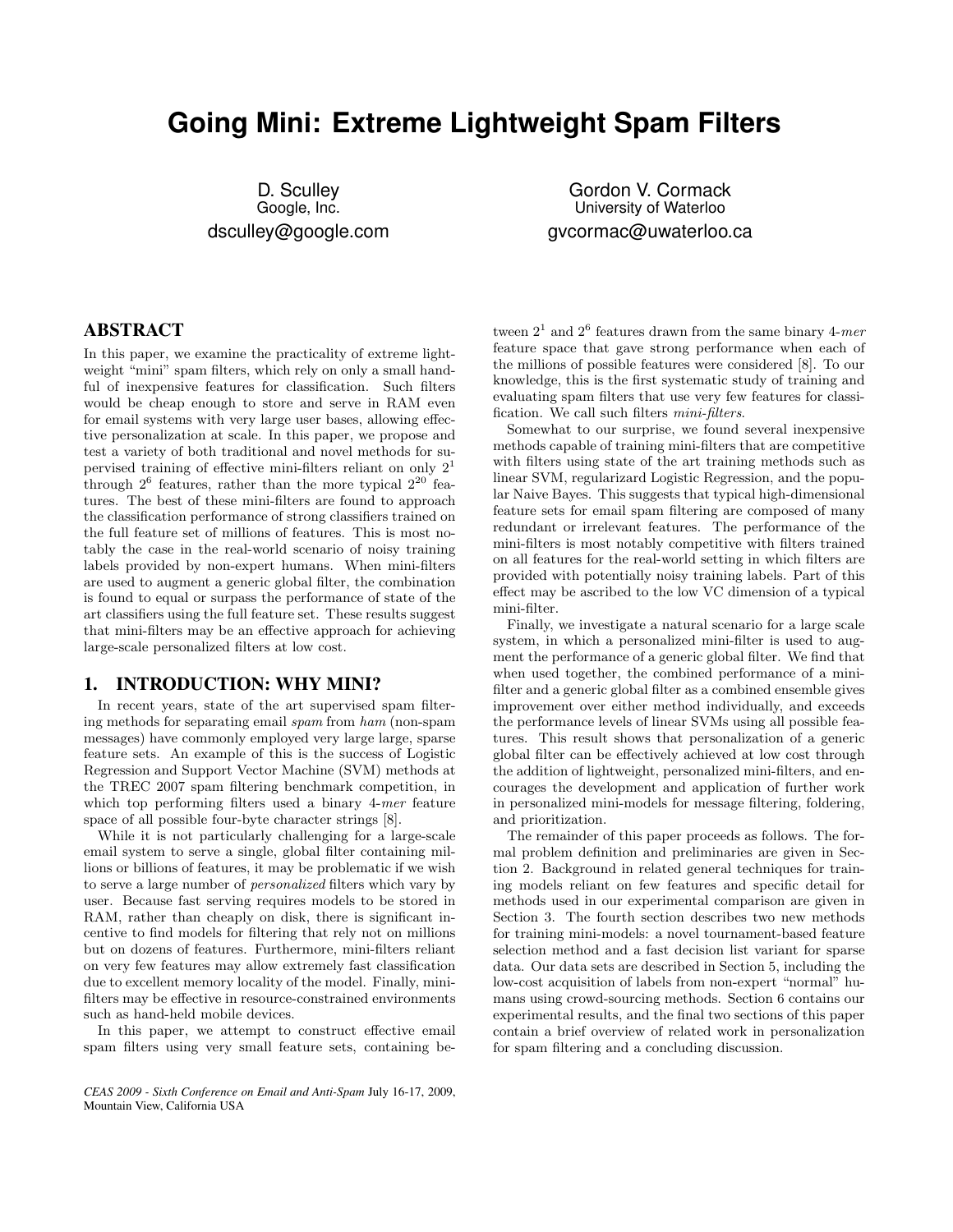## 2. PRELIMINARIES

In this section, we briefly give a formal definition of the problem we examine in this paper and the notation used, and pay some attention to the definition of what constitutes a *feature* to ensure fair comparisons.

#### 2.1 Problem Statement

We are interested in finding a model  $f(\cdot)$ , that maps messages represented as *m*-dimensional vectors  $\mathbf{x} \in \mathbb{R}^m$  from some distribution *D* to predicted class labels  $f(\mathbf{x}) \in \{+1, -1\}$ for *spam* and *ham* (not spam), respectively, such that the predicted class label agrees with *y*, the true class of the message. Furthermore, we wish  $f(\cdot)$  to rely on at most *t* features. For example, if our classifier is a linear function  $f(\mathbf{x}) = sign < \mathbf{w}, \mathbf{x} > (where sign(x) returns +1 for  $x \geq 0$$ and *−*1 otherwise) dependent on a weight vector **w**, we require that  $||\mathbf{w}||_0 \leq t$ . That is, we require that **w** have at most *t* non-zero values.

More generally, we say that a model  $f(.)$  is *t*-reliant if there exists a diagonal transformation matrix *T* with every  $T_{(i,i)} \in$  $\{0,1\}$  and  $||T||_0 \le t$  such that  $\forall$ **x**  $\in$  *D* :  $f(\mathbf{x}) = f(T\mathbf{x})$ . That is, if we can zero out all but a particular subset of *t* features without changing any predictions by our model, then our model is *t*-reliant. In this paper, we define a *mini-filter* as a filter that is *t*-reliant with  $t \in [2^1, 2^6]$ .

#### 2.2 Defining Features

For fair comparison in this preliminary investigation, it is necessary to restrict the definition of a *feature* in this paper. This is because a mini-filter that uses the output of *t* costly spam filters as features would be *t*-reliant, but would be unfair to compare with a filter using only *t* character-level substrings. Thus, we leave the investigation of using minifilters in systems deploying a larger number of sophisticated models to future work, and use the same feature space for all methods to ensure fair comparison.

The feature space used for all methods in this paper is the binary 4-*mer* feature space that gave best results with several learning methods at the TREC 2007 spam filtering benchmarks [8]. A 4-*mer* is a consecutive substring of four byte characters; mapping a string to the space of binary 4 *mers* requires finding all the unique (possibly overlapping) 4-*mers* in the string. For example, the 4-*mers* in the string abc ba are abc , bc b, and c ba. Each 4-*mer* found in the string is given a score of 1 in its corresponding feature, and each 4-*mer* not found is scored 0 in its corresponding feature.

An exception to this strict limitation on features is given in our final set of experiments, in which a personalized minifilter is combined with a generic global filter. In this case, the output of the generic global filter is used as an additional input feature to the mini-filter. In these experiments, all tested methods are given the same augmented feature set.

Finally, methods reliant on a bias term (for example, a term  $x_0$  always set to 1) are considered to be using an extra feature compared to methods not reliant on a bias term.

## 3. BACKGROUND: FEATURE SELECTION

The problems of feature selection and sparse model (models relying on few features) is an established and current area of research in machine learning [14]. In this section, we review several general approaches and note their associated tradeoffs. We also give specific detail on those methods used in our experimental comparisons.

## 3.1 Global Feature Selection Methods

The most widely used feature selection methods, in practice, are global methods such as selecting the top *t* features by information gain [31], as measured with respect to features and class labels in the training set. The model is then trained only on the *t* features. Similar ideas include selecting the top *t* features using other global quality measures such as those based on rank order statistics [23] or the magnitudes of weights in a linear model [1].

Global feature selection methods have the benefit of being cheap to apply, but they do not take into account relationships among features. In the context of this paper, the main drawback is that global methods may be prone to selecting many redundant features, rather than independent features. In practice, this drawback is dealt with by letting *t* be relatively large (on the order of hundreds or thousands). To our knowledge, the performance of global information gain for selecting very small feature sets for email spam filtering has not been previously evaluated.

We include the global information-gain (also called mutual information) approach in our experimental comparisons in Section 6, as this is a popular and effective choice for feature selection in many domains [14]. In the case of discrete variables and discrete class labels (as we have with binary 4-*mers* and class labels of *{*+1*, −*1*}*), the information gain *I*(*f*) of feature *f* is defined:

$$
\sum_{X \in \{0,1\}} \sum_{Y \in \{+1,-1\}} P(\mathbf{x}_f = X, y = Y) \log \frac{P(\mathbf{x}_f = X, y = Y)}{P(\mathbf{x}_f = X)P(y = Y)}
$$

Here,  $P(\mathbf{x}_f = X)$  is the observed probability that the given feature  $f$  has value  $X$  in an example  $x$  randomly selected from *D*,  $P(y = Y)$  is the observed probability that the randomly chosen **x** has class label *Y*, and  $P(\mathbf{x}_f = X, y = Y)$  is the probability that a randomly selected **x** has both feature value *f* with value *X* and class label *Y* . Each of these quantities is traditionally estimated by counting occurrences in the training data.

#### 3.2 Greedy Methods

The general problem of finding the *t* best features for a model is NP hard, as  $\binom{m}{t}$  subsets must be considered. One practical strategy for finding an approximate solution to this problem is the greedy heuristic [14], for which there are several variants commonly used in machine learning.

The most generic form of this greedy approach involves the use of a *wrapper* method around a learner [17]. In the *forward-selection* wrapper approach, for each of *t* iterations, a unique model is trained for each of the *m* features using the current feature set (beginning with the empty set) augmented with the feature under consideration. At the end of each round, the model with the best classification performance is selected and its feature set is used as the base feature set in the next round. Although this wrapper approach may be used with any learning algorithm, it may involve considerable cost (for example, in conjunction with an SVM learner) and is not applied in this paper. Similarly, we do not consider wrapper methods using more expensive search heuristics such as genetic algorithms.

In this paper, we do test two greedy methods in the spirit of the forward-selection wrapper method. These are *short decision trees* and *boosting with early stopping*.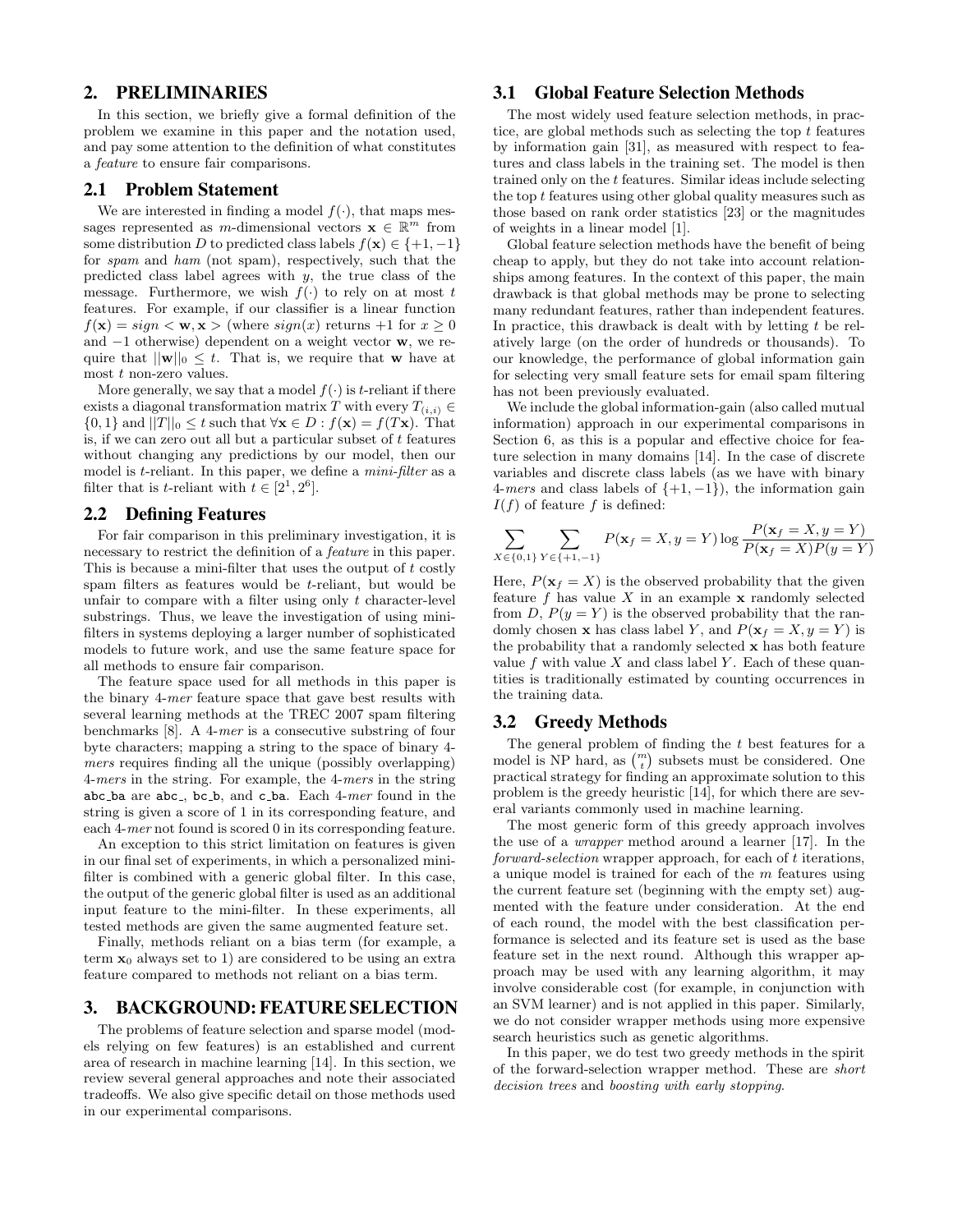#### *3.2.1 Short Decision Trees*

A decision tree is a tree containing conditions (based on features and thresholds) at interior nodes, and prediction values at leaves [22]. For the purposes of this paper, it is sufficient to assume that the decision tree is a binary tree, and that the condition at interior nodes is a test for the presence or absence of a binary 4-*mer*.

Decision trees are commonly trained using a recursive strategy, successively partitioning the training data set based on the feature that gives the best information gain for the current partition [22]. Because of this recursive partitioning, redundant features tend not to be selected at different levels of the tree as they do not increase information gain.

Furthermore, we can make a decision tree *t*-reliant by limiting the depth of the tree to at most  $1 + ceil(\log_2 t)$ . Thus, short decision trees appear to be a good candidate for minifilter models, and are tested in our experimental evaluation.

#### *3.2.2 Boosting with Early Stopping*

The idea behind *boosting* is that weak learners, that produce models with at least  $0.5 + \epsilon$  accuracy on any distribution, can be combined into an aggregate strong classifier with accuracy as close to 1*.*0 as desired through a process of training new weak learners on successively more "difficult" distributions of training data and aggregating the resultant weak learners with a weighted linear combination [13].

The AdaBoost algorithm is a practical boosting algorithm, managing the weighting of the weak learners and the construction of each successive distribution of training data [13]. A commonly used weak learner in such situations is a *decision stump*, which is a decision tree with a single feature; boosted decision stumps often give strong classification performance.

Because boosting proceeds in iterative rounds, with each round focusing on a more difficult training distribution, we may stop early after the completion of any iteration. (Early stopping for boosting can also be used as a defense against over-fitting [33].) Stopping after *t* rounds means that the model will contain *t* weak learners; if these weak learners are decision stumps then the aggregate model depends on at most *t* features and is therefore *t*-reliant. In this paper, we use decision-stumps boosted with the AdaBoost algorithm stopping after *t* rounds for mini-filter training. As experiments in Section 6 show, this approach is extremely effective.

## 3.3 Sparsity-Encouraging Regularization

The problem of finding sparse models has been cast as an optimization problem involving an  $L_0$ -norm penalty<sup>1</sup> for regularization:

$$
\min \lambda ||\mathbf{w}||_0 + \text{loss}(\mathbf{w}, D)
$$

over models represented as weight vectors **w**, with respect to a given loss function and a given set of training data *D*, and with the parameter  $\lambda$  determining how much weight to give to the possibly conflicting goals of minimizing test error and minimizing model complexity [14].

Because this optimization problem using an *L*0-norm penalty is non-convex (and NP-hard to solve in general), a standard solution is to approximate this using an  $L_1$ -norm penalty,

which restores convexity and allows efficient solution [3]. However, using  $\lambda$  to tune training so that models contain specific numbers of features is problematic in practice. In our preliminary experiments using an *L*1-norm regularization method suitable for high-dimensional data (using a trucated gradient descent method [19]), we were unable to train effective models with  $2^6$  or fewer features, and left further investigation of this and similar approaches to future work. (The difficulty for us was finding a suitable value for  $\lambda$  to produce feature sets of the desired size.)

## 3.4 Dimensionality Reduction Methods

Dimensionality reduction methods are another area of machine learning and information retrieval that has seen an explosion of work. Several such methods revolve around the concept of reduced-rank approximation of the matrix of training data, via singular value decomposition or related methods [29], a popular example of which is the latent semantic analysis algorithm from information retrieval [11]. Graphical models for topic modeling are another rich set of techniques that are applicable for dimensionality reduction of this form, and include probabilistic latent semantic analysis [15] and author-topic models [25]. A particularly relevant example of this technique is the Author-Recipient-Topic model of McCallum *et al*. [21] for modeling topics and network relationships on a per-author, per-recipient, and per-message basis for email data.

Such methods may be applicable and effective for the task of learning personalized mini-filters; it is possible to imagine that different users prefer different mixtures of topics, for example. However, as noted in Section 2.2, applying such methods here would be effectively equivalent to creating features representing sophisticated models. This is outside the scope of this preliminary investigation into the training and effectiveness of mini-filters based on simple, cheap features.

#### 4. ALGORITHMS

In this section, we describe two new methods for training sparse models: a fast greedy decision list algorithm suited for sparse data, and a feature selection method based on a tournament system.

#### 4.1 Fast Decision List Training on Sparse Data

Decision lists are a hypothesis class that are well studied in the machine learning theory community [24, 2], but are relatively unrepresented in application. Formally, a decision list *L* of length *m* is a list of  $m + 1$  if-then decision rules linked by else clauses as follows:

If  $x_{L_1} > t_1$  then predict  $y_1$ else if  $x_{L_2} > t_2$  then predict  $y_2$ else if ... else predict *y<sup>m</sup>*+1

where each  $L_i$  is the index of a particular feature in the feature set, each  $t_i$  is a threshold for that feature, and each  $y_i$ is a decision value in  $\{-1, +1\}$  to return if rule *i* is satisfied. It is commonly known that a decision list on boolean features can be represented with a linear weight vector **w**, with  $\mathbf{w}_{L_i} = sign(y_i)2^{1-i}$ , where the function  $sign(y)$  returns 1 for  $y \geq 0$  and -1 for  $y < 0$ . (To see this, observe that if rule *i* is the first of the *t* rules to be satisfied, then its weight of

<sup>&</sup>lt;sup>1</sup>Recall that the  $L_0$  norm is equivalent to the number of non-zero elements of a vector.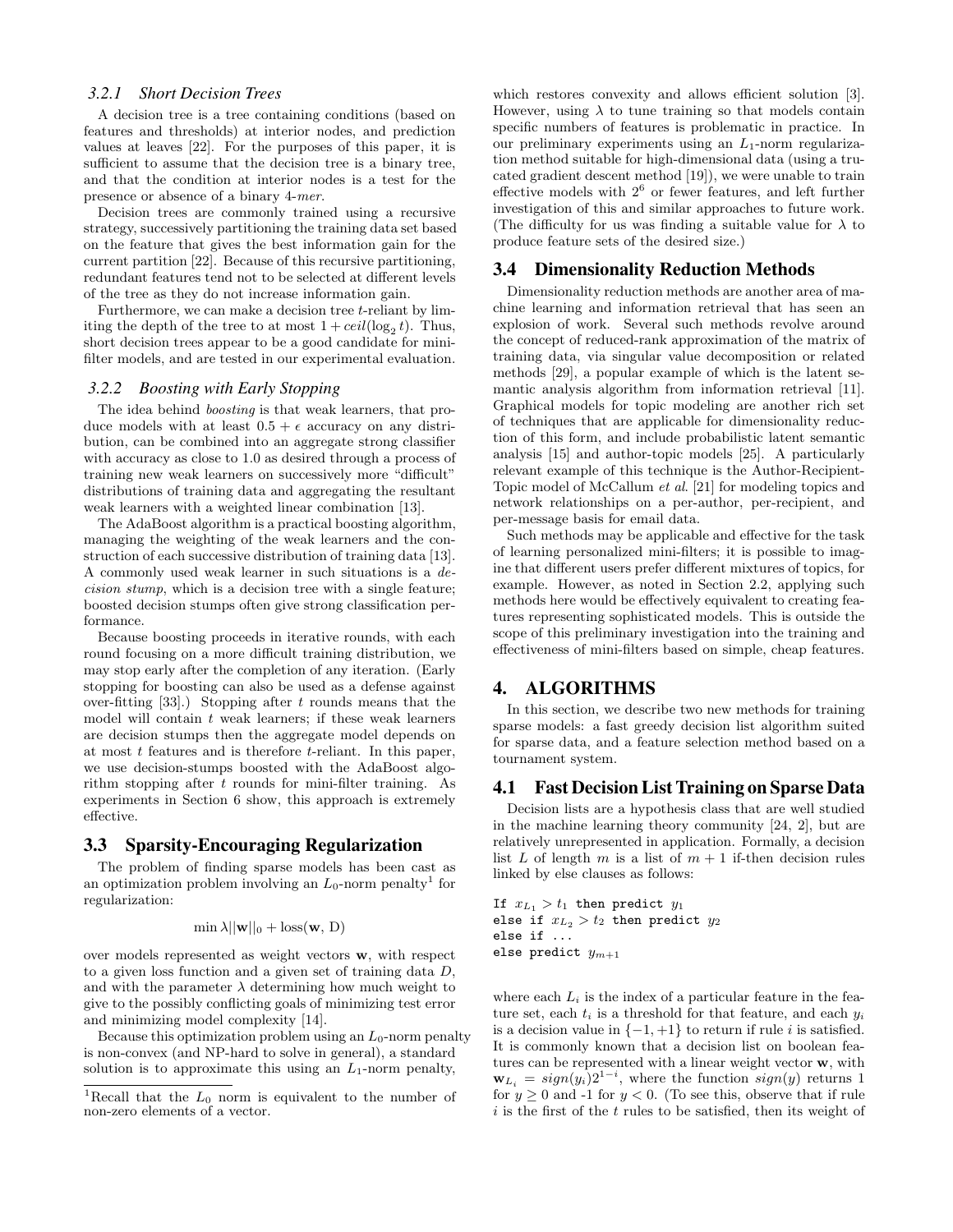#### **Algorithm 1:** DecisionList- $H(S, t, c)$

**Given:** Training set *S* of labeled examples with boolean features, number of iterations *t*, correction term *c* **Produce:** Weight vector  $(w)$  with new weights for classification.

```
\mathbf{w} = 0For i from 1 to t do:
      counts[][] = 0
      For each example (x, y) in S do:
            For each feature index j where x_j == 1 do:
                   counts[j][y] := counts[j][y] + 1
      H[j] = 0For each feature index j do:
            prob-j-pos = (counts[j][1] + c) / (counts[j][1] + counts[j][-1] + 2c)
            prob-j-neg = (counts[j][-1] + c) / (counts[j][1] + counts[j][-1] + 2c)H[j] = prob-j-pos * log(1 / prob-j-pos) + prob-j-neg * log(1 / prob-j-neg)Choose j with minimum value in H[j]
      {\bf Set}~~{\bf w}_i = {\tt sign}({\tt counts}[j]{\rm [1]}) - {\tt counts}[j]{\rm [-1]}) * 2^{1-t}Remove all (\mathbf{x}, y) with \mathbf{x}_j == 1 from SIf |S| == 0 then break
Return w
```
**Figure 1: A greedy decision list algorithm, using Laplace-smoothed entropy as the purity function.**

 $2^{1-i}$  is greater than  $\sum_{k=i+i}^{t} 2^1 - k$ , which is the largest possible total weight for all the remaining rules.) Classification of a new example **x** may then be performed with the familiar linear classification function  $f(\mathbf{x}) = sign(<\mathbf{x}, \mathbf{w}>).$ 

There exist algorithms for finding the shortest consistent decision list with a set of data, if one exists to fit the data [2]. However, finding the shortest decision list to minimize classification errors is in general an NP hard problem if there is no decision list that fits the data perfectly (as is likely in the case of class label noise). Thus in practice we must resort to a greedy approximation strategy.

In this paper, we train decision lists in greedy fashion using the algorithm outlined in Figure 1. The main idea is that at each iteration, we select a feature that slices off a subset of the data that is as close as possible to being purely single-class as possible, while also being as large as possible. We define a slice  $S_i$  from  $S$  as the subset of examples  $\mathbf{x}$  in  $S$ that have  $\mathbf{x}_i = 1$ . We measure the goodness of a slice using its entropy,  $H(S_i) = \sum_{y \in \{+1, -1\}} p_{y,i}(-\log p_{y,i})$  where  $p_{y,i}$ is the probability that a randomly selected example from  $S_i$ has class label *y*.

This approach of using entropy as the purity function for decision lists goes back to the CN2 algorithm by Clark and Niblett [6]. However, for small slices the estimates of each  $p_{y,i}$  may be severely under or over estimated which may overly encourage the selection of small pure slices, rather than a large nearly-pure slice. Thus, we use a Laplacian correction term *c* in the estimation of these probabilities to encourage the preference of large, relatively pure slices over small, perfectly pure slices. (The value of *c* is found by tuning on separate tuning data.) To our knowledge, this approach has not been used, although a Laplacian correction for a similar purity function based on accuracy has been applied [5]. The inclusion of this correction term significantly improved performance over a version of this algorithm without the correction term in preliminary experiments.

Finally, we note that prior theoretical work on decision lists and applications in natural language processing have **Algorithm 2: TWFS** $(S, G(), t)$ 

**Given:** Training set *S* of labeled examples with boolean features, global scoring method *G*(), number of features *t* to select

**Produce:** Weight vector (**w**) with new weights for classification.

```
For each feature f present in S do:
    Compute G[f] := G(f)winners[] := 0For each x in S do:
    Select feature f with highest G[f] and \mathbf{x}_f \neq 0winners[f] := winners[f] + 1
Return t top-scoring features f in winners[]
```
#### **Figure 2: Tournament Winners Feature Selection Algorithm.**

focused on lists with complex conjunctions [24] in decision nodes resulting in slow algorithms that include a beamsearch step at each iteration [32] and models as expressive (and susceptible to over-fitting) as decision trees. Because we do not require complex conjunctions for our small models, and furthermore optimize for the case of binary-valued features, we are able to construct a fast training algorithm for decision lists that exploits sparsity. This algorithm is fast, as each of the *t* iterations may be completed in time *O*(*ns*) where *n* is the number of examples remaining for the iteration, and *s* is the maximum number of non-zero features in any example. This efficient algorithm for decision list training of sparse, high-dimensional data has not previously appeared.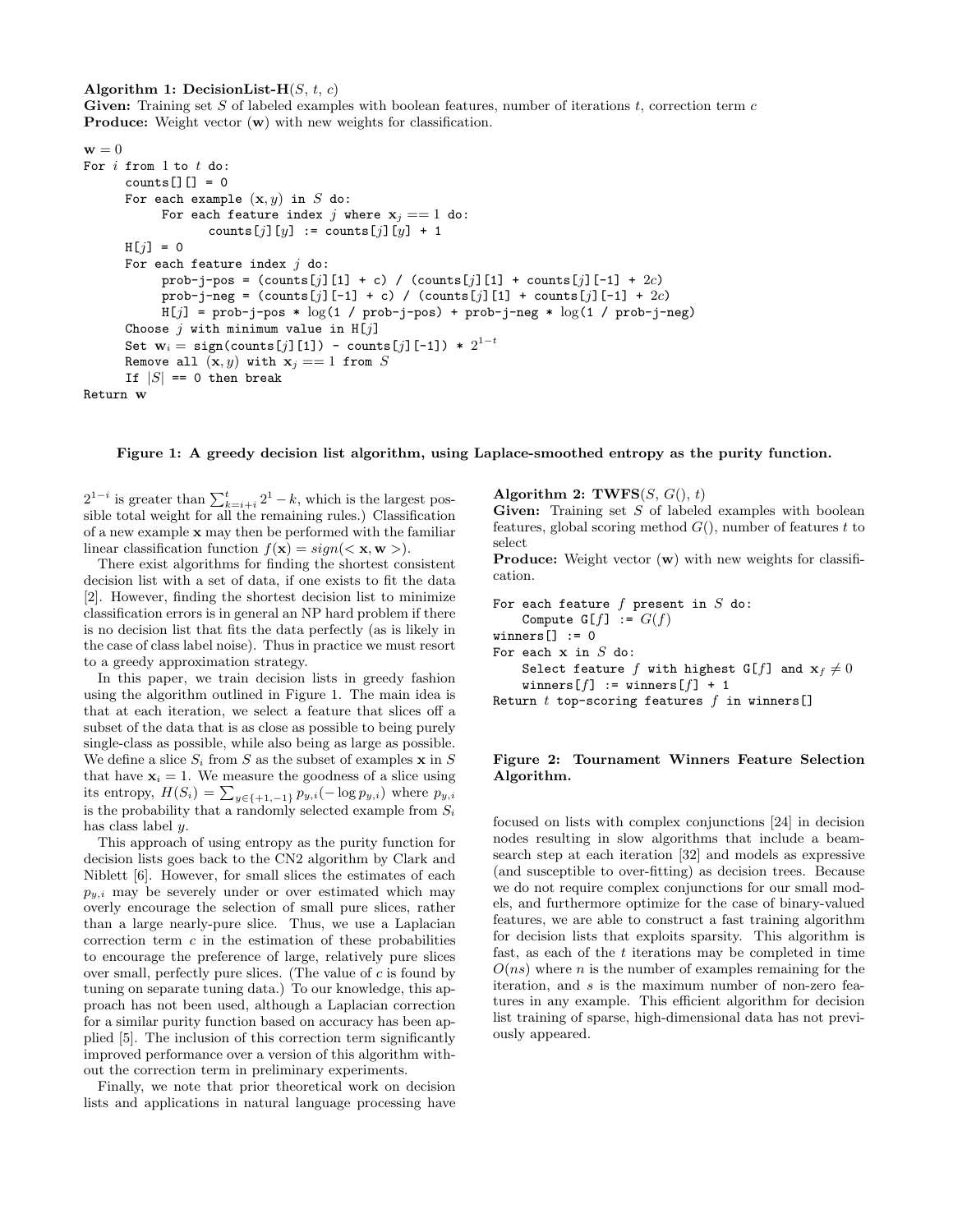|                  | trec05p1 | trec07p | $c$ eas $08-1$ |
|------------------|----------|---------|----------------|
| TRAIN SET SIZE   | 10,000   | 10,000  | 3,067          |
| TEST SET SIZE    | 82,189   | 65,419  | 206,207        |
| <b>SPAM RATE</b> | 0.57     | 0.67    | 0.80           |
| HUMAN ERROR RATE | 0.04     | 0.05    | 0.16           |

**Table 1: Summary of the benchmark data sets.**

#### 4.2 TWFS: Tournament Winners Feature Selection

As noted in Section 3.1, selecting features by a global method such as global information gain may result in the selection of many redundant features with little additional value. This may be especially problematic in email spam settings, in which spammers send many duplicate or nearduplicate messages. In this case, the near-duplicate spams will contain many redundant features with high information gain (increasing with the number of near-duplications) that could dominate a global information gain selection process.

To combat this effect, while maintaining the low cost of a two-pass algorithm, we propose a method called Tournament Winners Feature Selection (TWFS). Unlike the decision list algorithm described above, TWFS does not iteratively partition the data, and is thus amenable to incremental updates.

The main idea of TWFS is to conduct feature selection as a tournament, with each message representing a single competition. Before the tournament begins, each feature is given a global score (described below). For each message, the features in that message are ranked by score, and the top scoring feature in the message is considered the winner of the competition. Ties are broken arbitrarily but consistently. For the tournament, features are ranked by the number of competitions they have won, and the top *t* of these winners are selected as features for model training. In our experiments with TWFS, we test both linear SVM and regularized Logistic Regression for training models on the features selected with TWFS.

Pseudo-code for the TWFS method is given in Figure 2. We tried two methods for the global scoring function *G*(). The first was global information gain, and the second was the magnitude of per-feature log-odds multipliers found by training a Logistic Regression model (using a simple stochastic gradient descent method). We found the log-odds multipliers to give better performance in preliminary trials compared with global information gain, and used this method in all TWFS experiments reported in Section 6.

TWFS can be considered a single-vote election strategy, and has several qualities of a desirable election method [10]. Among these, TWFS is monotonic: monotonic transformations of the global scores do not change the outcome of the tournament. Additionally, TWFS is Pareto-optimal: if every competition results in *i* beating *j*, then feature *j* is not selected. Furthermore, in the absence of ties and when run to exhaustion, TWFS satisfies the Condorcet criterion: if there is feature *i* that wins every pairwise-preference comparison with other features, then feature *i* will be selected. (Note that other features not winning every pairwise preference contest may also be selected.)

## 5. EXPERIMENTAL DATA

This section describes the benchmark data sets used for experimental evaluation, with both gold-standard training labels and noisy labels from non-expert humans. Because human-labels were not available for two data sets, we acquired them at low cost using Amazon's Mechanical Turk.

#### 5.1 Benchmark Data Sets

We performed experiments on three large, publicly available benchmark data sets: trec05p-1 [9], trec07p [8], and ceas08-1. <sup>2</sup> A summary of each data set is given in Table 1. Although these data sets contain messages sent to several recipients, the scope of these recipients is narrow enough in each data set that we feel it mimics the personalization task we aim to model in our experiments. (This intuition is further supported by the similarity in benchmark results from these corpora and the private, single-user corpora from the TREC spam filtering benchmark evaluations [9, 7, 8]). Furthermore, we use relatively small, fixed training sets rather than the online filtering scenario to mimic the setting of training on a limited number of messages, as in the typical personalization setting.

For ceas08-1, the training set was composed of the train messages, and the batch train/test filtering task is equivalent to the pretrain-nofeedback task in the CEAS 2008 public corpus data set. For trec07p, the training set is composed of the first 10,000 messages in the ordered corpus, and the batch train/test filtering task is nearly equivalent to the delay task from TREC 2007, with the exception that in the TREC task filters were trained and evaluated incrementally for these first 10,000 messages in addition to being evaluated without additional training on the remaining test set. The training set we use for trec05p-1 is composed of the first 10,000 messages in the ordered corpus, for repeatability.

We used separate tuning data for all parameter tuning and initial experiments, drawn from the spamassassin corpus.<sup>3</sup> To simulate the effect of class label noise, we injected synthetic class label noise by flipping the class label of each message in the training set with probability  $p = 0.1$ . (The specific train/test split for this data set and the training set with synthetic class noise are available on request.)

#### 5.2 Gathering Human Labels

Because we wished to assess the performance of minifilters trained using not only gold-standard label feedback, but also noisy feedback from non-expert human users, it was necessary for us to collect noisy human labels for each training set. For all experiments involving human labels, the (possibly noisy) human labels were used only for training; gold-standard labels were used for test evaluation.

For the trec05p-1 data set, following the methodology of [26], we sampled one human label per training message from the labels provided to the SpamOrHam.org project<sup>4</sup> organized by John Graham-Cummings. The rate of human error in these labels and for the other hand-labeled training sets are shown in Table 1, where error is with respect to the gold-standard labels provided with the data sets.

<sup>&</sup>lt;sup>2</sup>The **ceas08-1** public corpus from the CEAS  $2008$  spam filtering challenge is available at spam filtering challenge is available http://plg.uwaterloo.ca/*∼*gvcormac/ceascorpus

<sup>&</sup>lt;sup>3</sup>Available at: http://www.spamassassin.org

<sup>4</sup>Formerly available at spamorham.org, derived labels available on request.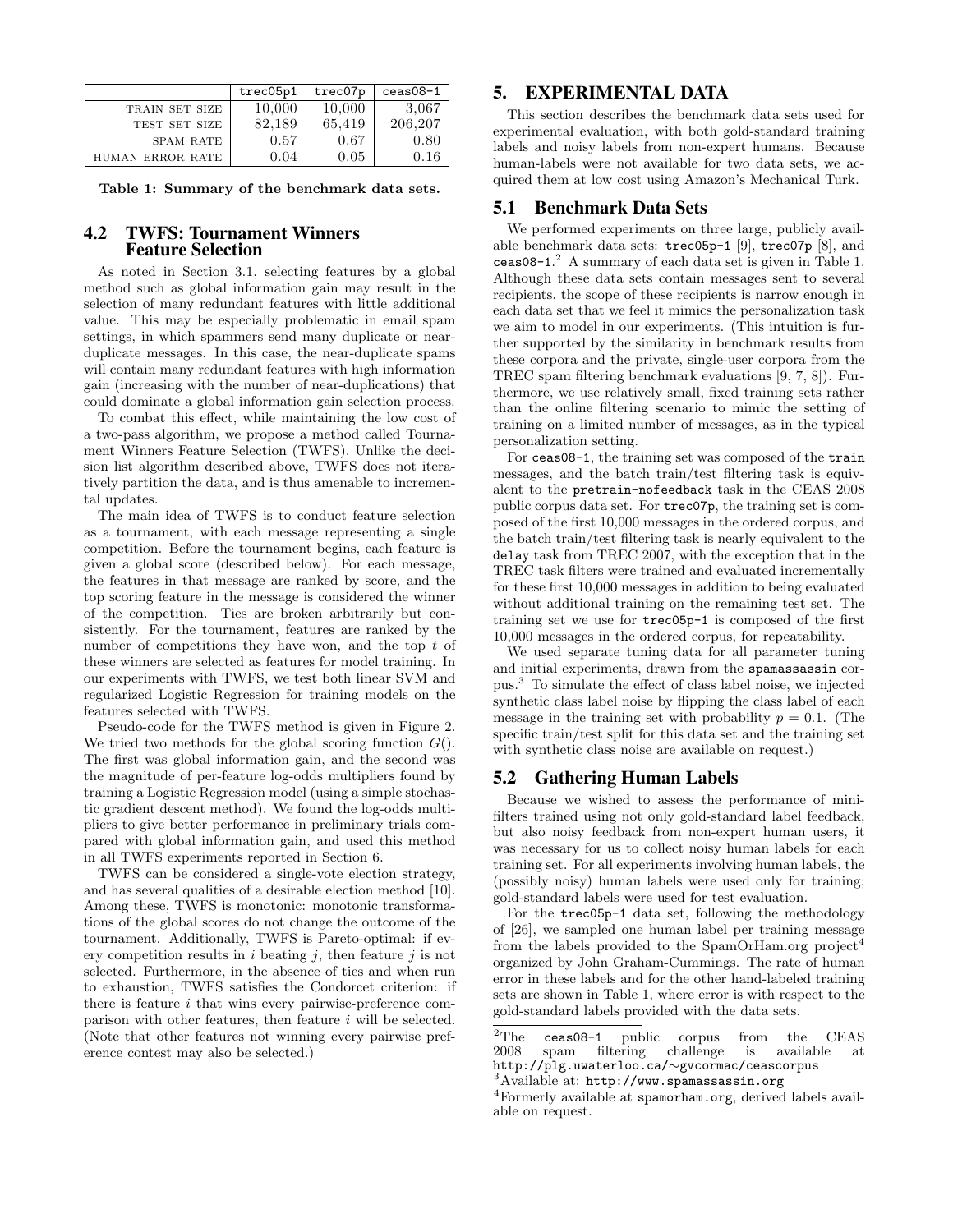For both ceas08-1 and trec07p, it was necessary to acquire human labels as none were previously available for these data sets. For this data collection, we used human raters working on Amazon's Mechanical Turk.<sup>5</sup> The email messages were converted to HTML format using the MHonArc- $2.6.16$  toolkit,<sup>6</sup> with mailto links disabled and non-image attachments removed for security.

For a given message, raters were asked to provide a rating of "Spam" or "Not Spam". If the message was marked as "Spam", the raters were further asked to classify the message into one of ten possible sub-categories (including business proposal, adult content, and miracle cures). The sub-categorization was intended both to assess interannotator agreement and to make it difficult for any rater to cheat by applying an existing spam filter to the messages. The rate of pay was \$0.01 US per rating (plus \$0.005 US commission); ratings were on average completed in 16 seconds per message.

For the 3,067 examples in ceas08-1, we asked for three independent ratings per message, to allow measurement of inter-annotator agreement, and required all raters working on these messages to have a prior approval rating of 95%. These ratings were completed in roughly two hours. To construct the final training set, we sampled one label at random from each of the given labels for each message, for consistency with the methodology of the trec05p-1 labels.

For the 10,000 examples in the trec07p data set, we asked for only a single rating per message, but required raters to have a prior approval rating of 98%. These ratings were completed in roughly four hours. Note that there was a significant gain in accuracy of the human ratings (with respect to gold-standard ratings) through the application of a more stringent prior approval rating for raters, at no additional cost per rating, although some of this difference may be due different degrees of difficulty of message evaluation in the two corpora. independent ratings per message, to allow measurement of<br>
independent ratings per message, to allow measurement of<br>
inter-annotator agreement, and required all ratios working<br>
Those ratings were completed in roughly two h

The human labels (including the results of the sub-categorization) for both trec07p and ceas08-1 are freely available for future researchers on request.

#### 6. EXPERIMENTAL RESULTS

In this section, we report results from experiments comparing the mini-filter algorithms from Sections 3 and 4 on the data sets described in Section 5. We also compare with baseline methods using all features.

#### 6.1 Methodology

Three scenarios are considered: the case where gold-standard training feedback is given to filters for training, the case where noisy labels from human are given to the filters for training, and the case where filters are given noisy training labels for training plus the output of a generic global filter as a feature to consider for training and classification. In all scenarios, the gold-standard labels are used for test evaluation.

The evaluation measure we use is the (1*−ROCA*)% measure (area above the ROC curve, expressed as a percent),

<sup>6</sup>http://www.mhonarc.org

<sup>7</sup>Prior approval rating is a metric provided by the Mechanical Turk system, noting the percentage of previous tasks that the individual rater completed to the satisfaction of



**Figure 3: Results for Mini-Filters and Benchmark Filters using Gold Standard Feedback**

<sup>5</sup>http://www.mturk.com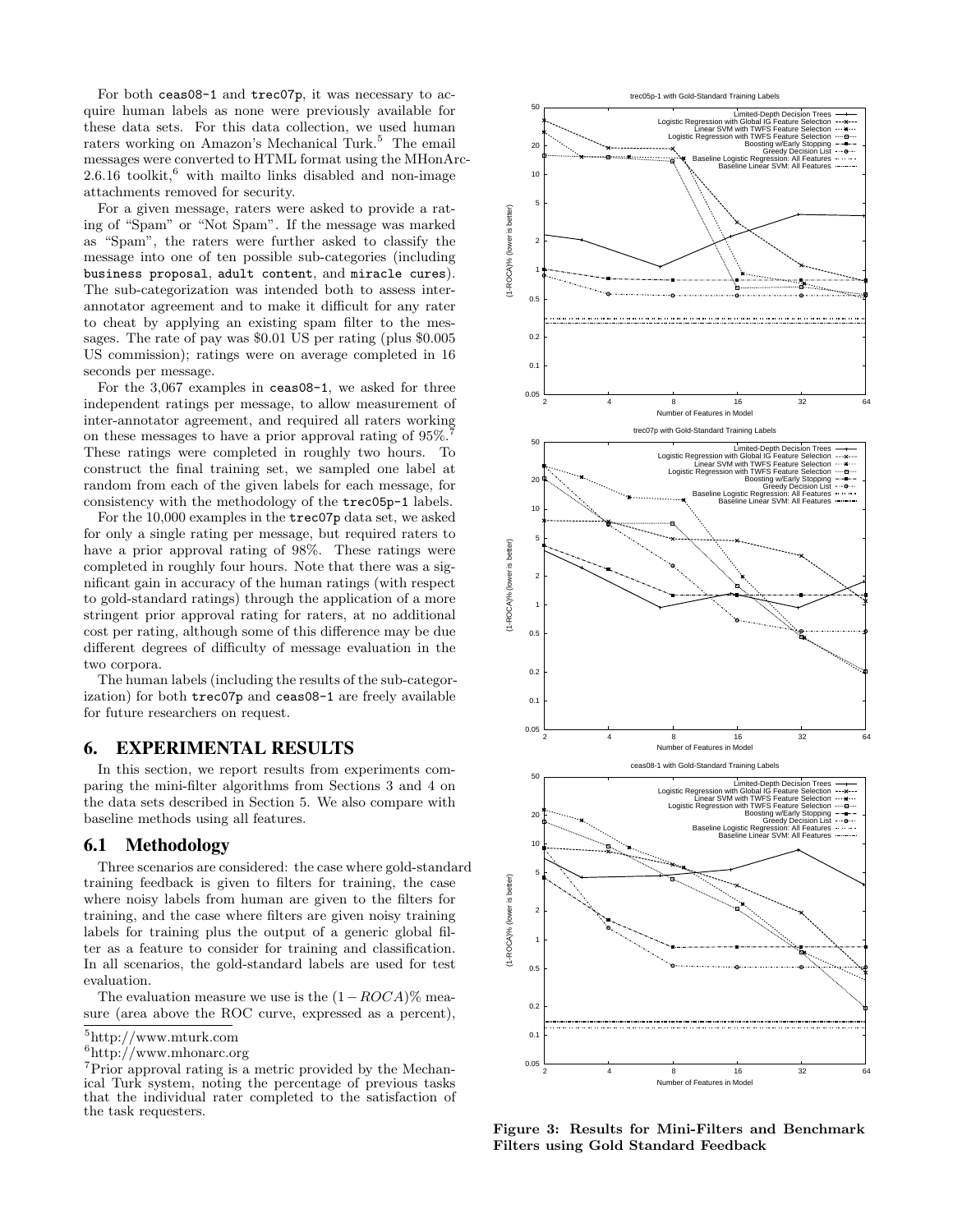standard from the TREC benchmark evaluations for email spam filtering [9]. This measure may be interpreted as the percent chance that a randomly selected *ham* message will be incorrectly scored as "more spammy" than a randomly selected spam message. A completely random classifier is expected to give a (1*−ROCA*)% score of 50.0, while a perfect set of classifications would yield a score of 0.

As described in Section 2.2, we use a feature space of binary 4-mers drawn from the first 2500 characters of each message for all tests. Preliminary experiments using bag-ofwords features showed qualitatively similar results.

For both short decision trees and boosting with early stopping, we used the fest package by Nikos Karampatziakis.<sup>8</sup>

We used our own implementation of the decision list algorithm given in Section 4.1, with the *c* parameter set to 20 by tuning on the spamassassin tuning data.

We tested both linear SVM and regularized Logistic Regression with both the global information gain feature selection, and the TWFS method given in Section 4.2. For linear SVM, we used a setting of the  $C = 0.05$  found by tuning on spamassassin data; we tested both the SVM-light and libsvm packages with linear kernel, and found no significant differences between them in terms of classification performance. Results reported here are for the SVM-light package [16]. The Logistic Regression package we used for these experiments was  $1r_$ trirls [18], with default parameters. We also tested a Naive Bayes classifier in conjunction with both global information gain and TWFS, but found that the results were not competitive and do not report the results here. VM, we used a setting of the  $C = 0.05$  found by tun-<br><sup>org</sup> go on sparassassas in data; we issted both the SW+1ight<br>did 11beva packages with linear kernel, and found no sig-<br>informance. Results reported here are for the SW

#### 6.2 Baseline Methods

We include two baseline methods to determine how well a strong classifier would perform on these data sets, trained in batch mode using all features. These baseline methods were SVM using all features and Logistic Regression using all features, both with L2-norm regularization. The regularization parameter *C* was found to give best results with a value of 0.05 for both methods in tuning trials. We used the SVM-light linear SVM, and the liblinear L2-norm regularized implementation of Logistic Regression [12] for these trials.

A Naive Bayes classifier was also tested on all features as an additional baseline. This classifier gave results roughly an order of magnitude worse than the Logistic Regression baseline, and is not included in the reported results.

#### 6.3 Gold-standard Label Feedback

The first scenario tested used gold-standard labels for training and testing. Results for these experiments are given in Figure 3; note the log-log scale for all graph results in this paper. (The baseline methods of Logistic Regression with all features and linear SVM with all features both gave performance levels of 0.01 on trec07p, which is below the range displayed on the graph.)

There are several observations to make. First, the overall performance of the mini-filters is surprisingly strong considering that they are using so few features. As a comparison point, for trec07p, the best performing mini-filters (TWFS using 64 features) gave what would have been median performance at TREC 2007 on the nearly identical delay learning task, out of 36 entrants.

 $8$ http://www.cs.cornell.edu/ $\sim$ nk/fest/



**Figure 4: Results for Mini-Filters and Benchmark Filters using Noisy (Human) Training Labels**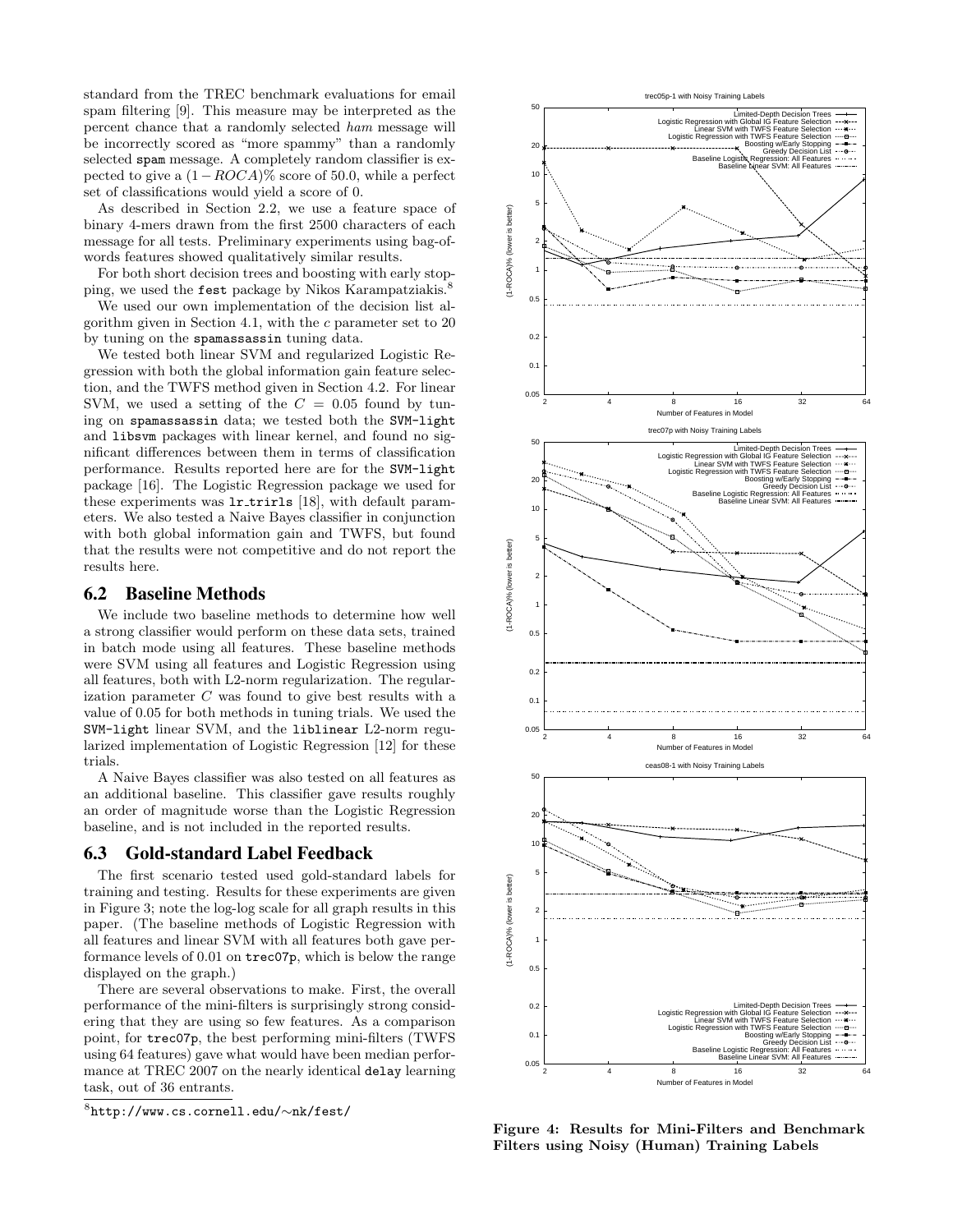Both decision lists and boosting with early stopping achieve strong levels of performance with very few features, getting most of the benefit with only eight features in most cases and then reaching a performance plateau. Examining the models learned, it appears that both methods stopped finding useful features to add after ten or twenty iterations. In the case of the decision lists, this was because all of the examples had already been covered, and in the case of boosting the algorithm continued to add the same feature *ad infinitum* with near zero weight. (We tested up to 1000 iterations to confirm this pattern.) The greedy forward-selection methods used by both algorithms appears to be limited, paradoxically, by achieving too much success in early rounds. Bagging may be a way to gain additional benefit at  $t = 32$  and  $t = 64$ ; we will investigate this possibility in future work.

In contrast, the TWFS method gives results that are more than an order of magnitude poorer in early rounds, but continues to benefit from the addition of features through  $t = 64$ , and surpasses the greedy methods at these later iterations on both trec07p and ceas08-1. Global information gain lagged behind TWFS somewhat, but still gave surprisingly strong performance at  $t = 64$ .

Another surprise to us was the poor performance of the limited depth decision trees, whose performance was terrible on trec05p-1 and ceas08-1 (although strong on trec07p with 8 or fewer features), often getting worse with added features. We ascribe this poor performance to overfitting of the data enabled by the expressivity of the hypothesis class, even at these limited tree depths.

#### 6.4 Human Label Feedback

In our second set of experiments, we used the noisy human labels for training, and evaluated on the gold-standard labels for testing. These results are shown in Figure 4.

The striking result of these experiments is that, on these more realistic training labels, the mini-filters appear to be much more noise-tolerant than the baseline methods of linear SVM and regularized Logistic Regression using all features, despite the heavy regularization employed by both of these methods with  $C = 0.05$ . On both trec05p-1 and ceas08-1, the decision list, boosting with early stopping, and TWFS mini-filters actually exceed the performance of the linear SVM using all features, and are not far off the slightly better performance of regularized Logistic Regression. Furthermore, the performance of boosting with early stopping was actually improved by the noisy labels in trec07p; we conjecture that this improvement was due to the noisy labels acting as a deterrent to overly-aggressive feature weighting in the early boosting rounds seen with the gold-standard labels. In general, the noise-tolerance of the mini-filters may be explained in terms of their lower VC dimension [22]. Because the models are less expressive, they are less vulnerable to over-fitting of noise.

Note also that global information gain performs relatively more poorly than the other mini-filter methods in the presence of noisy labels, and the short decision trees continue to show poor performance.



**Figure 5: Results for Mini-Filters and Benchmark Filters using Noisy (Human) Training Labels, and Output of Generic Global Filter**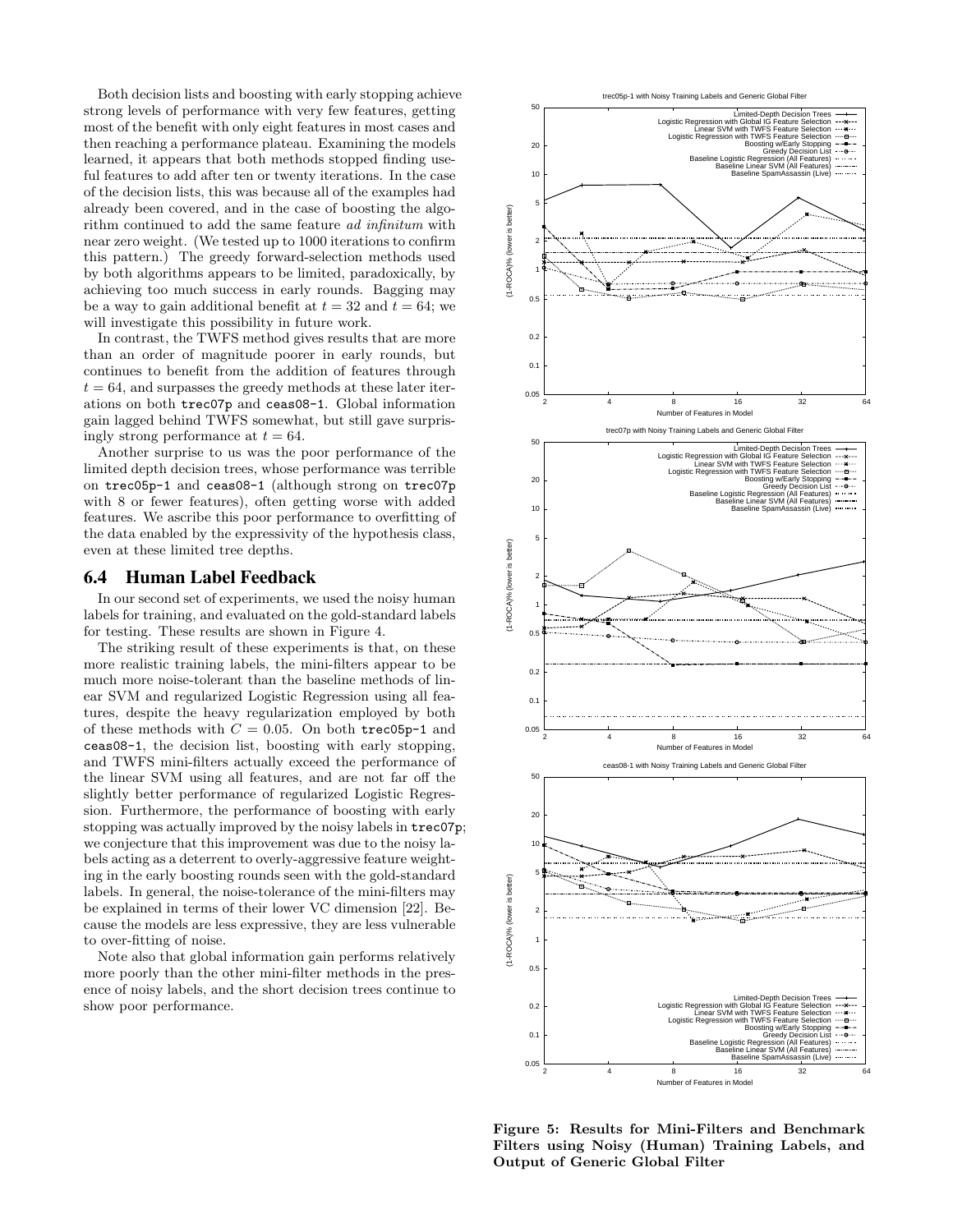## 6.5 Mini-Filters Augmenting a Generic Global Filter

Our final set of experiments was aimed at investigating one natural application of mini-filters, in which a personalized mini-filter is used to augment the accuracy of a generic, global filter.

In these experiments, the live SpamAssassin email filter running on the University of Waterloo email system was used as the generic global filter. This system-level filter was not trained on the training data in these tasks, and was not otherwise specially adapted to these data sets. The performance of this global filter without a mini-filter is given as an added baseline in the results reported in Figure 5.

To combine the generic global filter with the mini-filters, we tested two methods: using the output of the generic filter as an additional real-valued feature in the feature vector, and fusing the output of the mini-filter with the output of the global filter. All methods except the decision lists (which ran only binary features) gave better performance using the global output as a feature. The decision list gave better performance when its output was fused with the global filter's output, using  $p = d + cg$ , where p is the final score for a particular example, *d* is the score from the decision list, *g* is the score from the global filter, and *c* is a constant (for these experiments, set to 0.1 by tuning with a linear threshold unit on the trec05p-1 training data).

Looking at the results of these augmented filters (Figure 5), the first thing we notice is that combination of a good mini-filter and the generic global filter gives much improved results over either filter in isolation. Indeed, for trec05p-1 and ceas08-1, the best of these combinations equal the performance of regularized Logistic Regression and surpass the linear SVM trained on all features.

This is an important result: lightweight personalization in conjunction with a non-personalized global filter is able to match the performance of the heavyweight personalization given by the baseline methods.

# 7. RELATED WORK

The area of lightweight personalization for spam filtering has received previous attention by Chang *et al*. [4], who used a partitioned logistic regression scheme to train global and personalized components together. The personalized components in this paper were essentially equivalent to giving a unique bias variable to each user; this approach reduced misclassification of grey mail significantly. Our approach differs by allowing more fine-grained personalization while maintaining lightweight cost. Furthermore, our approach is not limited to adjusting a single bias parameter (showing more or less tolerance to grey mail), but may conceivably used for more specific learning tasks such as personalized foldering and prioritization of emails.

Heavyweight solutions to personalized spam filtering have been investigated previously as well. Segal compared a system deploying a large number of personalized filters (using a large number of features) to a single global filtering system, and found that the personalized filters (using Naive Bayes) fared poorly in comparison to the global model.[27] In this work, it was also found that these heavyweight personalized filters were able to augment the performance of the global model. Our work follows along these lines, but uses lightweight mini-filters for personalization at low cost. Furthermore, in our experiments, the personalized mini-filters tended to out-perform the generic SpamAssassin filter used a global filter, but were not always competitive with heavyweight personalized filters using all features and regularized Logistic Regression.

Weinberger *et al*. took a different approach to personalization of email spam filtering, training a single model on both global features from all models, and user-specific features drawn from the cross product of user identification features and features from a given email.[30] To avoid a combinatorial explosion in the size of the feature set, they employ a feature hashing scheme for randomized dimensionality reduction. The use of mini-filters may be seen as a more modular (and perhaps more interpretable) approach to lightweight personalization.

Finally, the effectiveness of ensemble methods for spam filtering, such as in the SpamGuru system of Segal *et al.* [28], and the filter-fusion methods of Lynam and Cormack [20], also suggest that the use of mini-filters to create personalized ensembles from a fixed set of diverse filters may be a promising area for future work.

#### 8. CONCLUSIONS

In this paper, we set out to determine if effective minifilters could be trained for email spam filtering, using a drastically reduced feature set. The experimental results presented suggest that several methods, including boosting with early stopping, greedy decision lists, and TWFS methods all give effective, low-cost solutions to this problem. Furthermore, the initially appealing ideas of global information gain or decision trees of limited depth are shown to be less than ideal, especially under conditions of class label noise. We believe that the appropriate use of such mini-filters is in a scenario of mass personalization, including situations in which a generic global filter may be augmented with a lightweight personalized model.

Despite these encouraging preliminary results, there is significant future work to be done. Most of the successful algorithms presented in this paper operate most naturally in a batch train/test setting, rather than an online setting. Mini-filters that could be updated incrementally would be preferred. Furthermore, it is our hope that the low cost of effective mini-filters may open new avenues for application at scale, including automated personalized foldering and prioritization systems, or deployment in other resourceconstrained settings such as hand-held devices.

# 9. REFERENCES

- [1] J. Bi, K. Bennett, M. Embrechts, C. Breneman, and M. Song. Dimensionality reduction via sparse support vector machines. *J. Mach. Learn. Res.*, 3, 2003.
- [2] A. Blum. On-line algorithms in machine learning. In *In Proceedings of the Workshop on On-Line Algorithms, Dagstuhl*, 1998.
- [3] S. Boyd and L. Vandenberghe. *Convex Optimization*. Cambridge University Press, New York, NY, USA, 2004.
- [4] M. Chang, W. Yih, and R. McCann. Personalized spam filtering for gray mail. In *Proceedings of the Fifth Conference on Email and Anti-Spam (CEAS)*, 2008.
- [5] P. Clark and R. Boswell. Rule induction with CN2: Some recent improvements. In *EWSL-91: Porceedings*